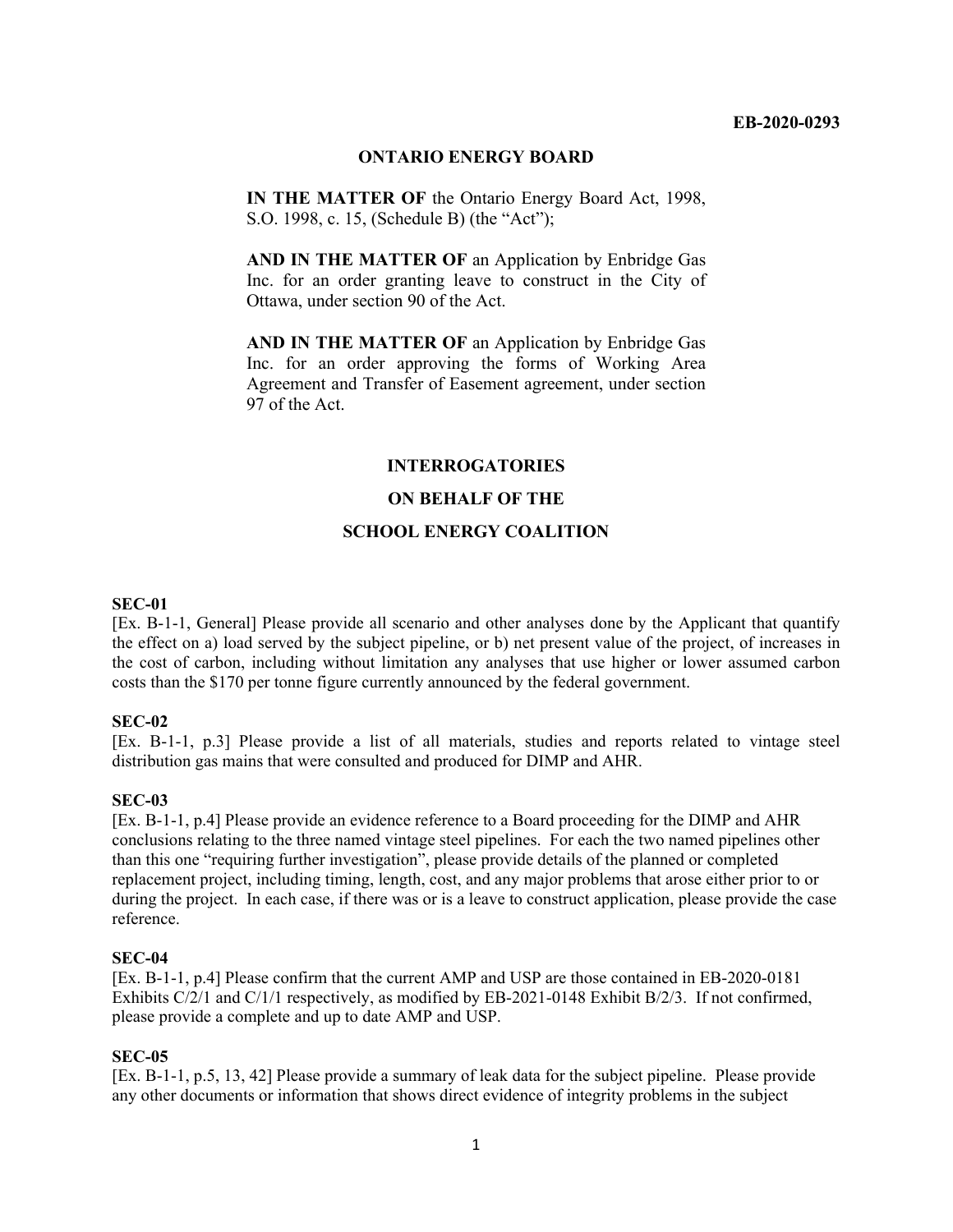pipeline, other than the information already filed in the Application. Please confirm that Table 11 predicts 4.3 leaks in the next twenty years, 13 leaks in the next thirty years, and 36.8 leaks in the next forty years, in each case cumulative numbers.

### **SEC-06**

[Ex. B-1-1, p.6] Please provide details of all current or proposed plans, of which the Applicant has any knowledge, to replace, or to materially alter, the Cliff Street Heating Plant, the TransAlta Cogen, or the heating plants for the RCMP Headquarters and the University of Ottawa.

### **SEC-07**

[Ex. B-1-1, p.13] Please provide the total length of the St. Laurent Pipeline and confirm that all of the 37 km XHP ST Natural Gas Mains referred to in Table 3 are part of the St. Laurent Pipeline. If not confirmed, please provide details of the application of Table 3 to the subject pipeline.

### **SEC-08**

[Ex. B-1-1, p.14] With respect to the fact that there is no in-line inspection of the St. Laurent Pipeline:

- 1. Please justify with evidence the assumption that locations outside of the roadway would be a representative sample of the entire St. Laurent Pipeline.
- 2. Please confirm whether pipeline locations outside of the roadway expose to different conditions from those under the roadway and explain how does Applicant's assessment method account for the differences.
- 3. Please provide the total length of portions of pipeline that the Applicant inspected, directly or indirectly.
- 4. Please advise whether items c, d, and e on page 14 have been addressed already, or whether it is intended they be addressed in this project.

### **SEC-09**

[Ex. B-1-1, p.18] Please advise whether the photos are of the problems on the subject pipeline, or are from an unrelated pipeline.

# **SEC-10**

[Ex. B-1-1, p.22] Please advise the extent to which the damage the Applicant "is currently not aware of" is a factor in the proposal to replace the subject pipeline.

# **SEC-11**

**[**Ex. B-1-1, p.42, 45**]** Please provide the annual actual number of asset failures occurred to the assets reviewed under AHI in the past 10 years.

# **SEC-12**

[Ex. B-1-1, p.45] Please provide annual actual cost of repairs on the St. Laurent Pipeline in the past 10 years.

# **SEC-13**

[Ex. B-1-1, p.46-7] Please re-do the cost comparison on the assumption that the pipeline's useful life is 20 years rather than 40 years. Please advise the annual costs (revenue requirement) of this LTC project included in rates if it is assumed that the expected useful life is 20 years.

# **SEC-14**

[Ex. B-1-1, p.47] Please provide the quantification of the secondary impacts in Table 12 that show that the Replace Option is more economic than the Repair Option.